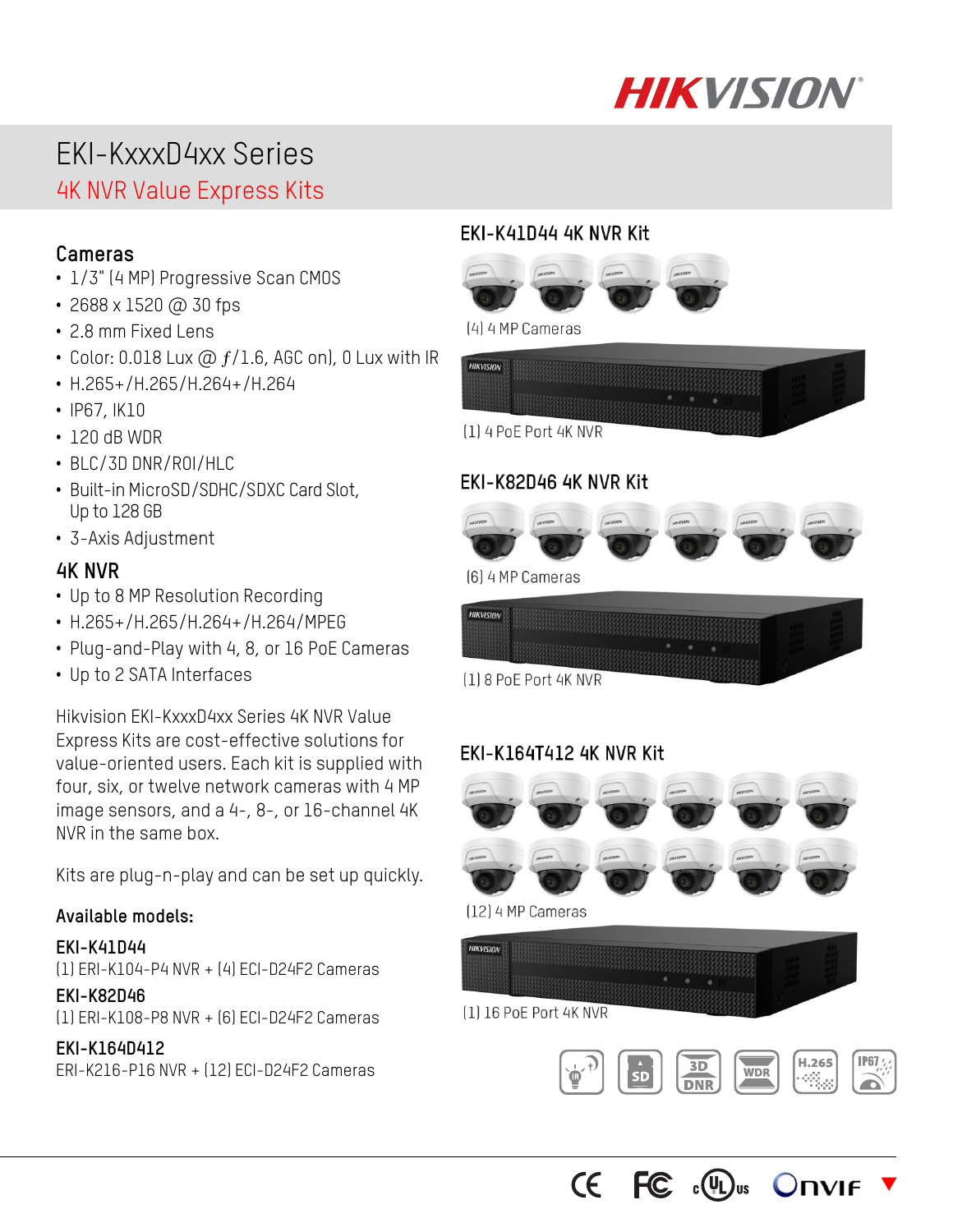## **Specifications**

|                              | <b>EKI-K41D44</b>                                                                                                                                 | <b>EKI-K82D46</b>                                                                                                                                                                                     | EKI-K164D412 |
|------------------------------|---------------------------------------------------------------------------------------------------------------------------------------------------|-------------------------------------------------------------------------------------------------------------------------------------------------------------------------------------------------------|--------------|
| Camera                       |                                                                                                                                                   |                                                                                                                                                                                                       |              |
| Number of Cameras            | 4                                                                                                                                                 | 6                                                                                                                                                                                                     | 12           |
| Image Sensor                 | 1/3" 4 MP progressive scan CM0S                                                                                                                   |                                                                                                                                                                                                       |              |
| Minimum Illumination         | Color: 0.018 lux $@$ ( $f/1.6$ , AGC on), 0 lux with IR                                                                                           |                                                                                                                                                                                                       |              |
| Shutter Speed                | $1/3$ s to $1/100,000$ s                                                                                                                          |                                                                                                                                                                                                       |              |
| Slow Shutter                 | Yes                                                                                                                                               |                                                                                                                                                                                                       |              |
| Day/Night                    | IR cut filter                                                                                                                                     |                                                                                                                                                                                                       |              |
| Digital Noise Reduction      | 3D DNR                                                                                                                                            |                                                                                                                                                                                                       |              |
| <b>WDR</b>                   | 120dB                                                                                                                                             |                                                                                                                                                                                                       |              |
| 3-Axis Adjustment            | Pan: 0° to 355°, tilt: 0° to 75°, rotate: 0° to 355°                                                                                              |                                                                                                                                                                                                       |              |
| Lens                         |                                                                                                                                                   |                                                                                                                                                                                                       |              |
| Focal length                 | $2.8 \text{ mm}$                                                                                                                                  |                                                                                                                                                                                                       |              |
| Aperture                     | f/1.6                                                                                                                                             |                                                                                                                                                                                                       |              |
| Focus                        | Fixed                                                                                                                                             |                                                                                                                                                                                                       |              |
| <b>FOV</b>                   | 2.8 mm, horizontal FOV: 103°, vertical FOV: 58°, diagonal FOV: 123°                                                                               |                                                                                                                                                                                                       |              |
| Lens Mount                   | M12                                                                                                                                               |                                                                                                                                                                                                       |              |
| <b>IR</b>                    |                                                                                                                                                   |                                                                                                                                                                                                       |              |
| $\overline{\text{IR}}$ Range | Up to 98 ft (30 m)                                                                                                                                |                                                                                                                                                                                                       |              |
| Wavelength                   | 850 nm                                                                                                                                            |                                                                                                                                                                                                       |              |
| <b>Compression Standard</b>  |                                                                                                                                                   |                                                                                                                                                                                                       |              |
| Video Compression            | Main stream: H.265/H.264<br>Sub-stream: H.265/H.264/MJPEG                                                                                         |                                                                                                                                                                                                       |              |
| H.264 Type                   | Main Profile/High Profile                                                                                                                         |                                                                                                                                                                                                       |              |
| $H.264+$                     | Main stream supports                                                                                                                              |                                                                                                                                                                                                       |              |
| H.265 Type                   | Main Profile                                                                                                                                      |                                                                                                                                                                                                       |              |
| $H.265+$                     | Main stream supports                                                                                                                              |                                                                                                                                                                                                       |              |
| Video Bit Rate               | 32 Kbps to 16 Mbps                                                                                                                                |                                                                                                                                                                                                       |              |
| <b>Alarm Triggers</b>        |                                                                                                                                                   |                                                                                                                                                                                                       |              |
| Basic Event                  | login, HDD full, HDD error)                                                                                                                       | Motion detection, video tampering alarm, exception (network disconnected, IP address conflict, illegal                                                                                                |              |
| Linkage Method               | Trigger captured pictures uploading: FTP, HTTP, NAS, e-mail<br>Trigger notification: HTTP, ISAPI, e-mail                                          | Trigger recording: memory card, network storage, pre-record and post-record                                                                                                                           |              |
| Region of Interest           | 1 fixed region for main stream and sub-stream                                                                                                     |                                                                                                                                                                                                       |              |
| Image                        |                                                                                                                                                   |                                                                                                                                                                                                       |              |
| Maximum Resolution           | $2688 \times 1520$                                                                                                                                |                                                                                                                                                                                                       |              |
| Main Stream                  |                                                                                                                                                   | 30 fps (2688 × 1520, 2560 × 1440, 2304 × 1296, 1920 × 1080, 1280 × 720)                                                                                                                               |              |
| Sub-Stream                   | 30 fps (640 × 480, 640 × 360, 320 × 240)                                                                                                          |                                                                                                                                                                                                       |              |
| Image Enhancement            | BLC/3D DNR/HLC                                                                                                                                    |                                                                                                                                                                                                       |              |
| Image Setting                |                                                                                                                                                   | Rotate mode, saturation, brightness, contrast, sharpness, AGC, and white balance adjustable by client                                                                                                 |              |
|                              | software or Web browser                                                                                                                           |                                                                                                                                                                                                       |              |
| <b>Target Cropping</b>       | No                                                                                                                                                |                                                                                                                                                                                                       |              |
| Day/Night Switch             | Day/Night/Auto/Schedule                                                                                                                           |                                                                                                                                                                                                       |              |
| Network<br>Network Storage   |                                                                                                                                                   |                                                                                                                                                                                                       |              |
|                              |                                                                                                                                                   | Supports microSD/SDHC/SDXC card (128 GB), local storage and NAS (NFS, SMB/CIFS), ANR<br>TCP/IP, UDP, ICMP, HTTP, HTTPS, FTP, DHCP, DNS, DDNS, RTP, RTSP, RTCP, PPPOE, NTP, UPnP, SMTP, SNMP,          |              |
| Protocols                    | IGMP, 802.1x, QoS, IPv6, UDP, Bonjour, SSL/TLS                                                                                                    |                                                                                                                                                                                                       |              |
| General Function<br>API      | ONVIF (PROFILE S, PROFILE G, PROFILE T), ISAPI, SDK, Ehome                                                                                        | Anti-flicker, heartbeat, mirror, privacy masks, password reset via e-mail, pixel counter, HTTP listening                                                                                              |              |
| Security                     | WSSE and digest authentication for ONVIF, TLS1.2                                                                                                  | Password protection, complicated password, HTTPS encryption, 802.1x authentication (EAP-TLS 1.2,<br>EAP-LEAP, EAP-MD5), watermark, IP address filter, basic and digest authentication for HTTP/HTTPS, |              |
| Simultaneous Live View       | Up to 6 channels                                                                                                                                  |                                                                                                                                                                                                       |              |
| User/Host                    | Up to 32 users                                                                                                                                    |                                                                                                                                                                                                       |              |
|                              | 3 levels: administrator, operator, and User                                                                                                       |                                                                                                                                                                                                       |              |
| Client                       | iVMS-4200, Hik-Connect, HikCentral                                                                                                                |                                                                                                                                                                                                       |              |
| Web Browser                  | Plug-in required live view: IE8+<br>Plug-in free live view: Chrome 57.0+, Firefox 52.0+, Safari 11+<br>Local Service: Chrome 41.0+, Firefox 30.0+ |                                                                                                                                                                                                       |              |

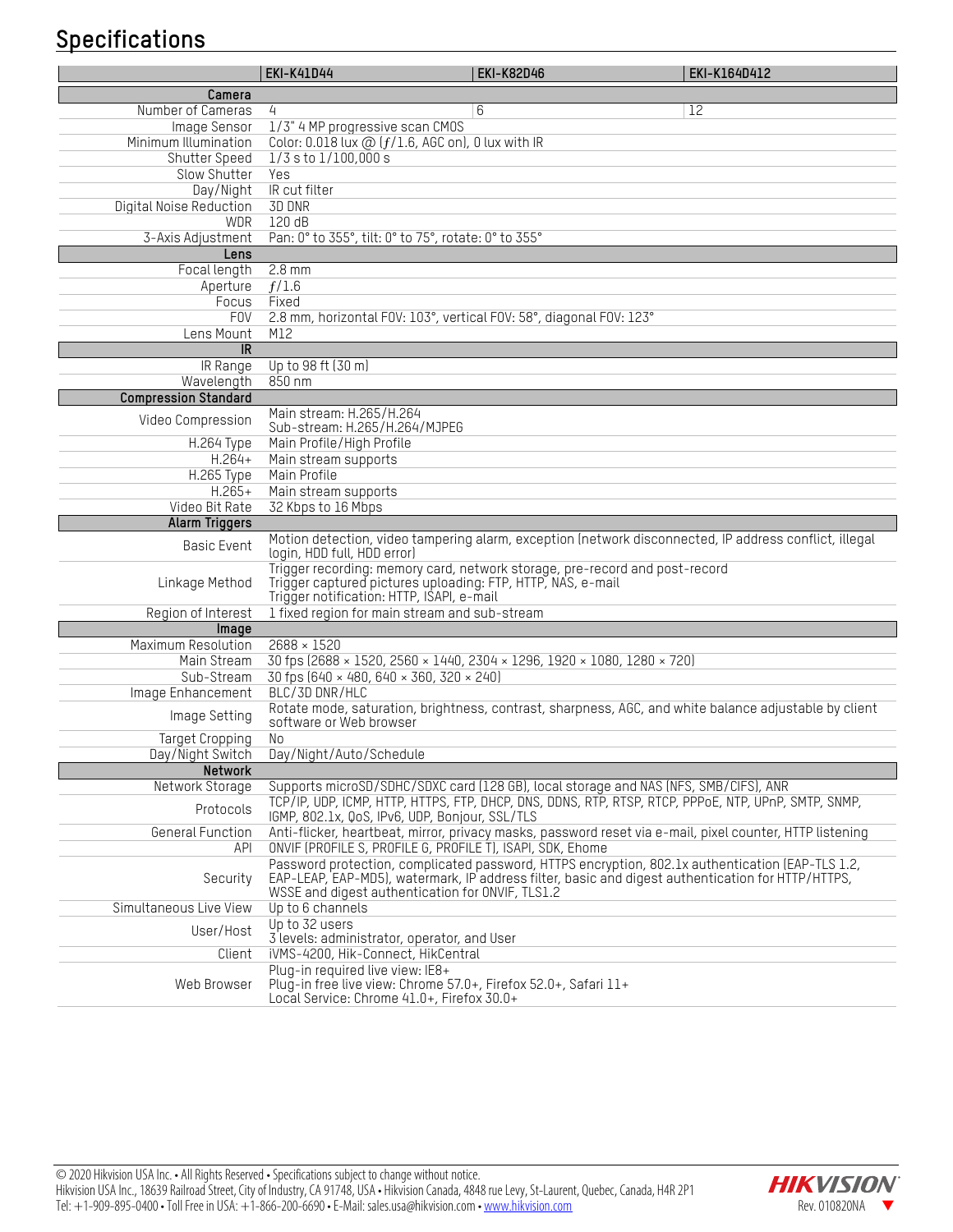## **Specifications** (continued)

| Interface                                             |                                                                                                                                                      |                                                                                                                                                                                                    |                                                            |
|-------------------------------------------------------|------------------------------------------------------------------------------------------------------------------------------------------------------|----------------------------------------------------------------------------------------------------------------------------------------------------------------------------------------------------|------------------------------------------------------------|
| Communication Interface                               | 1 RJ-45 10M/100M self-adaptive Ethernet port                                                                                                         |                                                                                                                                                                                                    |                                                            |
| Video Output<br>On-Board Storage                      | No<br>Built-in microSD/SDHC/SDXC slot, up to 128 GB                                                                                                  |                                                                                                                                                                                                    |                                                            |
| <b>SVC</b>                                            | H.264 and H.265 encoding                                                                                                                             |                                                                                                                                                                                                    |                                                            |
| <b>Reset Button</b>                                   | Yes                                                                                                                                                  |                                                                                                                                                                                                    |                                                            |
| Audio (-S)                                            |                                                                                                                                                      |                                                                                                                                                                                                    |                                                            |
| <b>Environment Noise Filtering</b>                    | Yes                                                                                                                                                  |                                                                                                                                                                                                    |                                                            |
| Audio Sampling Rate<br>General                        | 8 kHz/16 kHz/32 kHz/44.1 kHz/48 kHz                                                                                                                  |                                                                                                                                                                                                    |                                                            |
| Operating Conditions                                  | -30° to +60° C (-22° to +140° F), humidity 95% or less (non-condensing)                                                                              |                                                                                                                                                                                                    |                                                            |
|                                                       |                                                                                                                                                      | English, Russian, Estonian, Bulgarian, Hungarian, Greek, German, Italian, Czech, Slovak, French, Polish,                                                                                           |                                                            |
| Web Client Language                                   | Portuguese (Brazil)                                                                                                                                  | Dutch, Portuguese, Spanish, Romanian, Danish, Swedish, Norwegian, Finnish, Croatian, Slovenian,<br>Serbian, Turkish, Korean, Traditional Chinese, Thai, Vietnamese, Japanese, Latvian, Lithuanian, |                                                            |
| Power Supply                                          | 12 VDC ±25%, Ø5.5 mm coaxial power plug<br>PoE (802.3af, class 3)                                                                                    |                                                                                                                                                                                                    |                                                            |
| Power Consumption and<br>Current                      | 12 VDC, 0.5 A, maximum 6 W<br>PoE (802.3af, 36 V to 57 V), 0.2 A to 0.1 A, maximum 7.5 W                                                             |                                                                                                                                                                                                    |                                                            |
| Protection Level                                      | <b>IP67, IK10</b>                                                                                                                                    |                                                                                                                                                                                                    |                                                            |
| Material                                              | Camera body: metal, bubble: plastic                                                                                                                  |                                                                                                                                                                                                    |                                                            |
| Dimensions                                            | Camera: $\emptyset$ 111 × 82.4 mm ( $\emptyset$ 4.4" × 3.2")<br>Package: 134 × 134 × 108 mm (5.3" × 5.3" × 4.3")                                     |                                                                                                                                                                                                    |                                                            |
| Weight                                                | Camera: approximately 610 g (1.3 lb)<br>With package: approximately 820 g (1.8 lb)                                                                   |                                                                                                                                                                                                    |                                                            |
|                                                       |                                                                                                                                                      |                                                                                                                                                                                                    |                                                            |
| <b>NVR</b>                                            | NVR Model ERI-K104-P4                                                                                                                                | ERI-K108-P8                                                                                                                                                                                        | ERI-K216-P16                                               |
| Video/Audio Input                                     |                                                                                                                                                      |                                                                                                                                                                                                    |                                                            |
| IP Video Input                                        | 4-ch<br>Up to 8 MP resolution                                                                                                                        | 8-ch                                                                                                                                                                                               | $16$ -ch                                                   |
| Two-Way Audio                                         | $1$ -ch, RCA (2.0 Vp-p, $1K \Omega$ )                                                                                                                |                                                                                                                                                                                                    |                                                            |
| <b>Network</b>                                        |                                                                                                                                                      |                                                                                                                                                                                                    |                                                            |
| Incoming Bandwidth                                    | 40 Mbps                                                                                                                                              | 80 Mbps                                                                                                                                                                                            | 160 Mbps                                                   |
| Outgoing Bandwidth<br>Video/Audio Output              | 80 Mbps                                                                                                                                              |                                                                                                                                                                                                    |                                                            |
| <b>Recording Resolution</b>                           |                                                                                                                                                      | 8 MP/6 MP/5 MP/4 MP/3 MP/1080p/UXGA/720p/VGA/4CIF/DCIF/2CIF/CIF/QCIF                                                                                                                               |                                                            |
| HDMI Output Resolution                                | 1-ch, $1920 \times 1080p$ , $1600 \times 1200$ , $1280 \times 1024$ , $1280 \times 720$ , $1024 \times 768$                                          |                                                                                                                                                                                                    |                                                            |
| <b>VGA Output Resolution</b><br>Audio Output          | 1-ch, $1920 \times 1080p$ , $1600 \times 1200$ , $1280 \times 1024$ , $1280 \times 720$ , $1024 \times 768$<br>$1$ -ch, RCA (linear, $IK$ $\Omega$ ) |                                                                                                                                                                                                    |                                                            |
| Decoding                                              |                                                                                                                                                      |                                                                                                                                                                                                    |                                                            |
| Decoding Format                                       | H.265/H.265+/H.264/H.264+/MPEG4                                                                                                                      |                                                                                                                                                                                                    |                                                            |
| Live View/Playback Resolution<br>Synchronous Playback | $4$ -ch                                                                                                                                              | 8 MP/6 MP/5 MP/4 MP/3 MP/1080p/UXGA/720p/VGA/4CIF/DCIF/2CIF/CIF/QCIF<br>8-ch                                                                                                                       | $16$ -ch                                                   |
| Capability                                            | 1-ch @ 8 MP/4-ch @ 1080p                                                                                                                             |                                                                                                                                                                                                    |                                                            |
| <b>Network Management</b>                             |                                                                                                                                                      |                                                                                                                                                                                                    |                                                            |
| Network Protocols<br><b>Hard Disk</b>                 |                                                                                                                                                      | TCP/IP, DHCP, Hik-Connect, DNS, DDNS, NTP, SADP, SMTP, NFS, iSCSI, UPnP™, HTTPS                                                                                                                    |                                                            |
| <b>SATA</b>                                           | 1 SATA interface                                                                                                                                     |                                                                                                                                                                                                    | 2 SATA interfaces                                          |
| Drive Bays                                            |                                                                                                                                                      |                                                                                                                                                                                                    | 2                                                          |
| Capacity for Each Disk                                | Up to 6 TB                                                                                                                                           |                                                                                                                                                                                                    |                                                            |
| <b>External Interface</b><br>Network Interface        | 1, RJ-45 10/100/1000 Mbps self-adaptive Ethernet interface                                                                                           |                                                                                                                                                                                                    |                                                            |
| USB Interface                                         | $2 \times$ USB 2.0                                                                                                                                   |                                                                                                                                                                                                    |                                                            |
| <b>PoE</b> Interface                                  |                                                                                                                                                      |                                                                                                                                                                                                    |                                                            |
| Interface                                             | Ethernet interface                                                                                                                                   | 4, RJ-45 10/100 Mbps self-adaptive 8, RJ-45 10/100 Mbps self-adaptive<br>Ethernet interface                                                                                                        | 16, RJ-45 10/100 Mbps self-<br>adaptive Ethernet interface |
| Power                                                 | $\leq$ 50 W                                                                                                                                          | ≤80 W                                                                                                                                                                                              | ≤150W                                                      |
|                                                       | Standard IEEE 802.3 af/at                                                                                                                            |                                                                                                                                                                                                    |                                                            |
| General<br>Power Supply                               | 48 VDC                                                                                                                                               |                                                                                                                                                                                                    | 100 to 240 VAC                                             |
| Power                                                 | $\leq$ 65 W                                                                                                                                          | ≤180W                                                                                                                                                                                              | ≤280W                                                      |
| Consumption (w/o Hard Disk)                           | $\leq$ 15 W<br>≤10 W (w/o enabling PoE)                                                                                                              |                                                                                                                                                                                                    |                                                            |
| <b>Working Temperature</b>                            | $-10$ to 55 $^{\circ}$ C (14 to 131 $^{\circ}$ F)<br>Working Humidity 10% to 90% (non-condensing)                                                    |                                                                                                                                                                                                    |                                                            |
| Chassis                                               | 10 chassis                                                                                                                                           |                                                                                                                                                                                                    |                                                            |
|                                                       | Dimensions $(W \times D \times H)$ 315 mm $\times$ 240 mm $\times$ 48 mm (12.4" $\times$ 9.4" $\times$ 1.9")                                         |                                                                                                                                                                                                    | $385$ mm $\times$ 315 mm $\times$ 52 mm                    |
| Weight (w/o Hard Disk)                                | $\leq$ 1 kg (2.2 lb)                                                                                                                                 |                                                                                                                                                                                                    | $(15.2" \times 12.4" \times 2.0")$<br>≤2.6 kg (5.7 lb)     |
|                                                       |                                                                                                                                                      |                                                                                                                                                                                                    |                                                            |

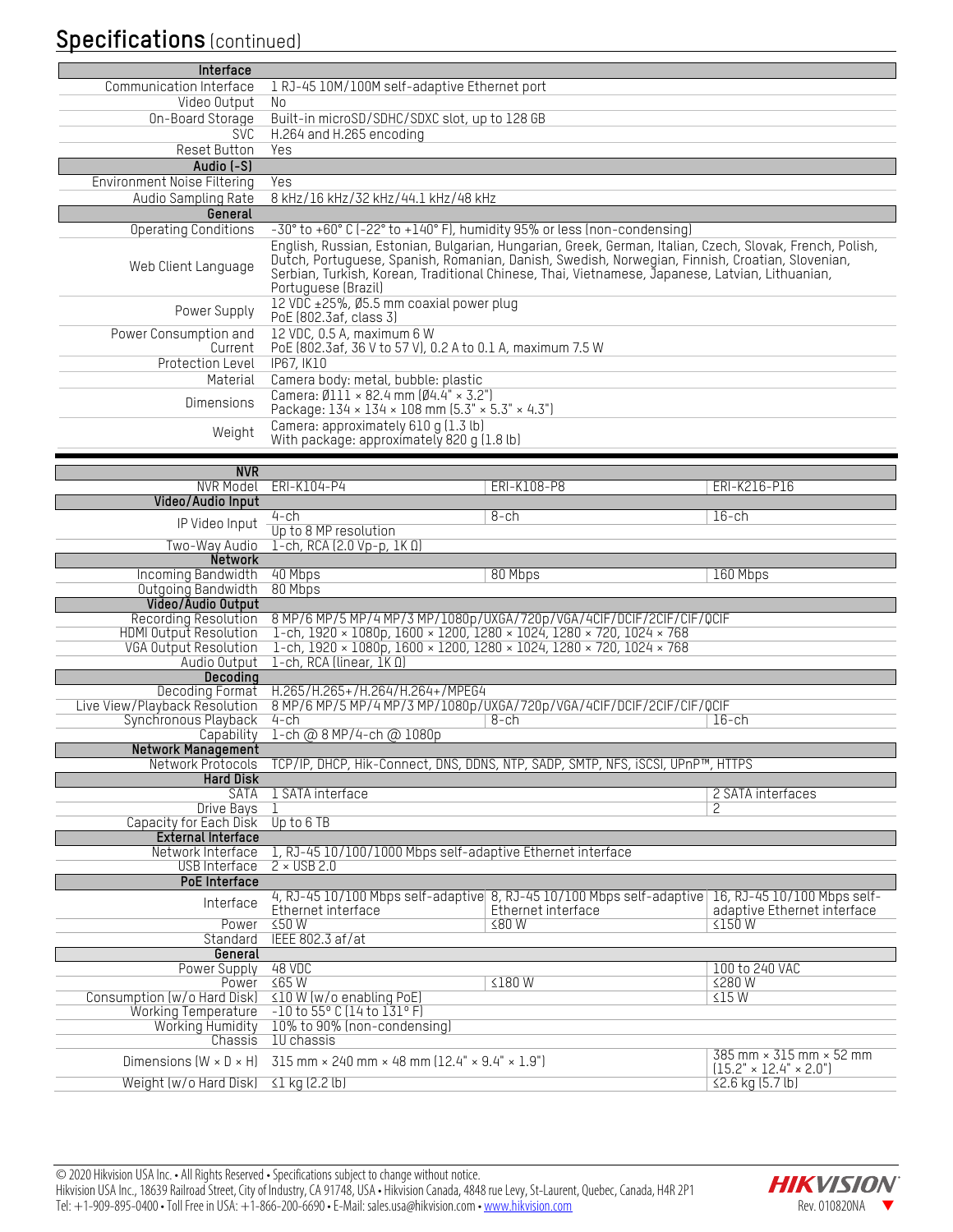## **Camera Dimensions**



## **Camera and NVR Interface**

ERI-K104-P4 Rear Panel



ERI-K108-P8 Rear Panel



ERI-K216-P16 Rear Panel



| Index | Description         | Index | Description                              |
|-------|---------------------|-------|------------------------------------------|
|       | 48 VDC Power Supply |       | VGA Interface                            |
| ົ     | Audio In            |       | USB 2.0 Interface                        |
|       | HDMI Interface      |       | Ground                                   |
| 4     | LAN Interface       | 9     | Power Switch                             |
|       | Audio Out           | 10    | LAN Network Interfaces with PoE Function |